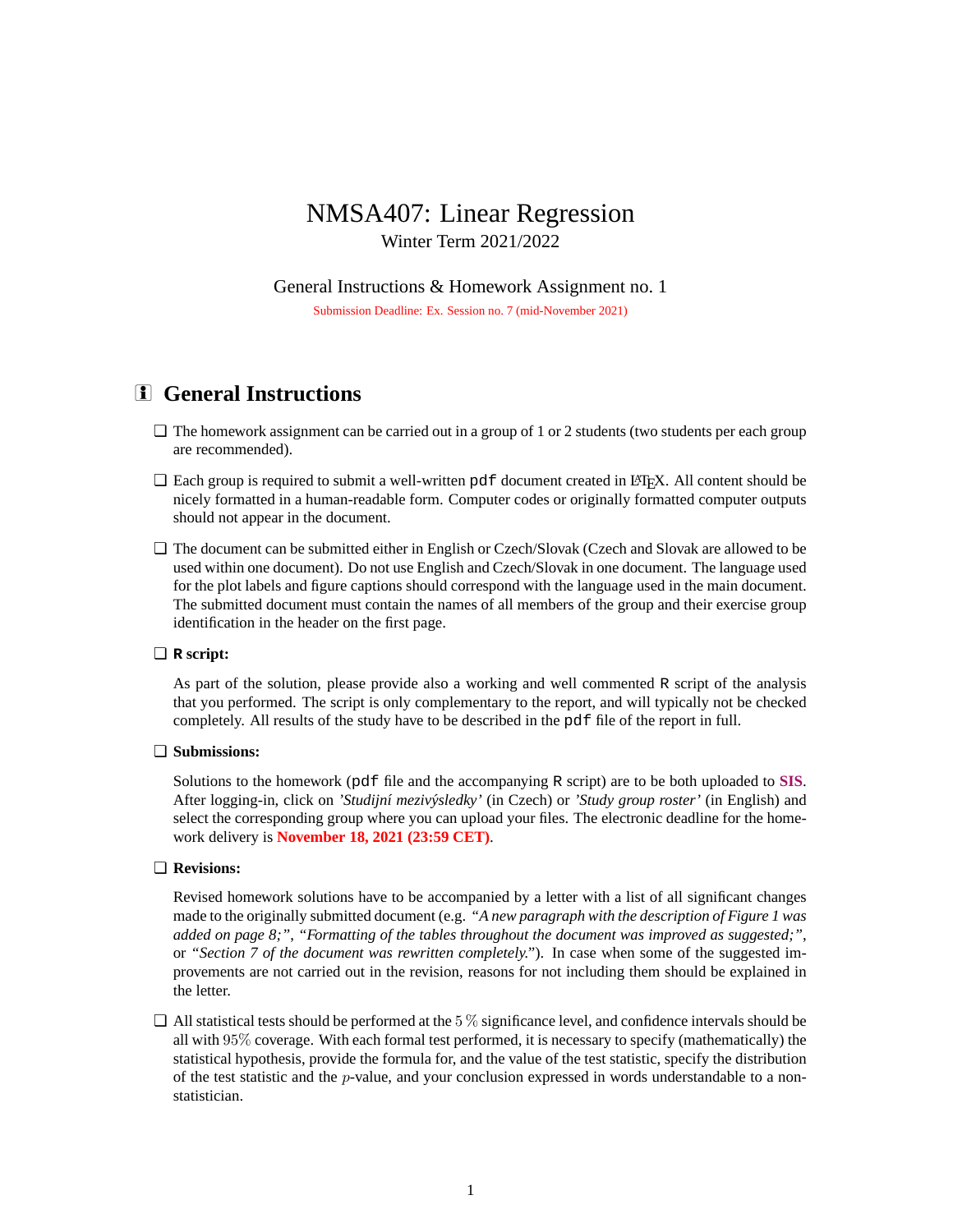# i **Data Description**

The data comes from an experiment conducted in a few horse ranches in the Czech Republic in 2014. The purpose of the experiment was to measure a horse specific heart rate when the horse is exposed to various disturbing stimuli, while controlling for additional covariates (e.g. age, gender, type, etc.).

- ❏ The .RData file containing the data can be downloaded by clicking **[here](http://www.karlin.mff.cuni.cz/~maciak/NMSA407/NMSA407-2122-HW1.RData)**, or by downloading the corresponding file from the **[central webpage](http://www.karlin.mff.cuni.cz/~maciak/nmsa407_2122.php)** of the NMSA407 exercise classes. In R, the data is loaded into the working environment using the command
	- > (load("NMSA407-2122-HW1.RData"))

The R variable with the dataset is called horsesData.

- ❏ The dataset contains 266 observations and 7 covariates:
	- a) stimulus a type of a disturbing stimulus presented to a horse before measuring its heart rate. It is a categorical variable with 7 different levels assumed to be ordered with respect to an increasing (that is louder, or more stressful) disturbance effect:
		- 1 quiet unexpected noise;
		- 2 sudden music playing;
		- 3 crushing a plastic bottle;
		- 4 crushing an aluminium can;
		- 5 spraying a spray all of a sudden;
		- 6 throwing a ball towards a horse;
		- 7 opening an umbrella in front of the horse;
	- b) HR heart rate measured after the stimulus was applied;
	- c) age horse age given in years;
	- d) gender categorical variable: 1 for a mare; 2 for a gelding; 3 for a stallion;
	- e) type categorical variables to distinguish for the horse specific type: 1 cold-blooded; 2 warm-blooded; 3 - pony;
	- e) outside categorical variables expressing where the horse is usually kept in (it can be also interpreted as a measure on how much time a horse spends in its natural environment - countryside): 1 - for 3 hours daily at most; 2 - for 4 to 9 hours a day; 3 - for more than 10 hours a day;
	- f) utilization categorical variables to express the main purpose of the horse: 1 a racing horse; 2 - a horse meant for training; 3 - only recreational purposes.

We want to model the dependence of the horse heart rate given the remaining variables.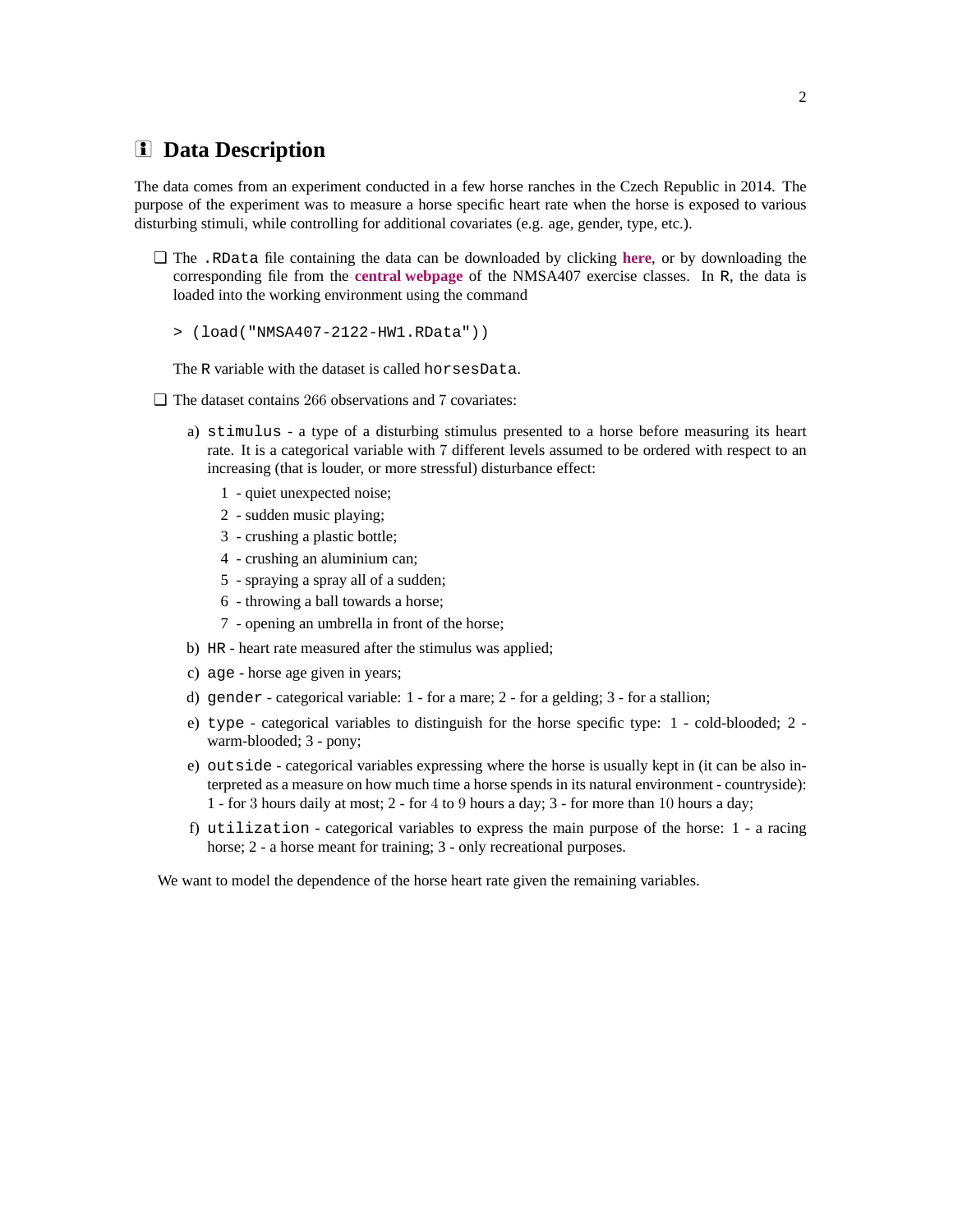# **EXECUTE:** Homework 1 Assignments

#### **Part 1:**

Describe the data. Present tables of descriptive statistics of the variables in the dataset. Create appropriate plots of the heart rate against the remaining variables. Provide a few interesting plots in your report, and comment on their relevance with respect to the proposed modelling of the heart rate given the covariates.

#### **Part 2:**

Can we say, ignoring for a moment all the covariates except HR and age, that the heart rate of a horse is independent of its age? Answer the following questions:

- (a) Formulate rigorously, and provide a formal test of the previous hypothesis. Describe the test statistic, and provide a suitable confidence interval. For this analysis, do not make use of a linear model.
- (b) Fit a simple linear model m0a based on only HR and age, and answer the previous question by analysing m0a.
- (c) Describe the relation of the two approaches considered in (a) and (b), and explain in detail the differences between the two performed analyses. Which of the two previous approaches (a) and (b) do you prefer, and why?

#### **Part 3:**

In this part, we ignore all the covariates except HR and type. Can we say that the heart rate of a horse is independent of its type? Answer the question in two different ways, analogously as in **Part 2**: (i) Without using a linear model, and  $(ii)$  using a suitable linear model called m0b. Comment on the similarities and differences of the two procedures, and explain your preference.

#### **Part 4:**

Fit a linear model m1 with the heart rate as a response and all the other covariates as explanatory variables. Do not include any interaction terms. Create a nicely formatted table which summarizes the most important results. Such a table should contain (at least):

- ❏ estimates of regression coefficients and their standard errors;
- $\Box$  corresponding 95  $\%$  confidence intervals;
- $\Box$  p-values for tests on regression coefficients in those situations where it makes a good practical sense to perform such tests;
- ❏ estimated residual standard deviation;
- ❏ the coefficient of determination.

In words, interpret all the values in the table above. In particular, interpret each regression coefficient (or a group of coefficients if they all describe a similar quantity). Also a non-statistician must understand the meaning of the model.

### **Part 5:**

Include some basic residual plots for model m1. Based on these plots, comment on the validity of the assumptions of a classical normal linear model. Do not perform any formal statistical tests. Discuss on how much suitable is model m1 for the prediction of the heart rate based on the considered regressors.